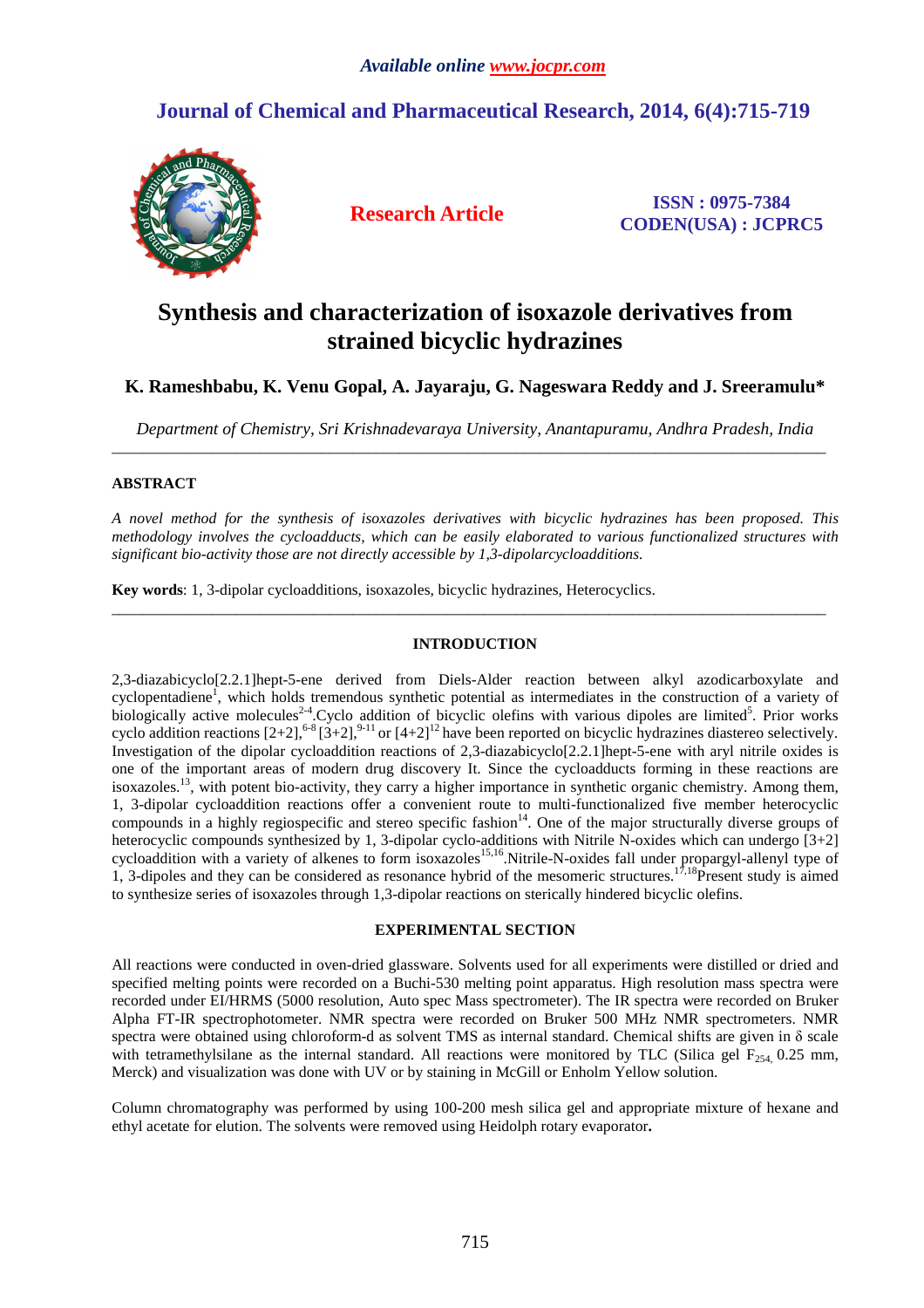#### **RESULTS AND DISCUSSION**

*\_\_\_\_\_\_\_\_\_\_\_\_\_\_\_\_\_\_\_\_\_\_\_\_\_\_\_\_\_\_\_\_\_\_\_\_\_\_\_\_\_\_\_\_\_\_\_\_\_\_\_\_\_\_\_\_\_\_\_\_\_\_\_\_\_\_\_\_\_\_\_\_\_\_\_\_\_\_*

4-Bromobenzaldeydewas added to sodium hydroxide solution in water in addition to hydroxylamine hydrochloride and stirred at room temperature for 1h. This reaction afforded oxime in 84% yield. 4-Bromobenzaldeydeoxime on treatment with tert-butylhypochlorite at room temperature for 1.5h gave N-hydroxy-4-bromobenzimidoyl chloride in 96% yield. Similarly, hydroximoyl chlorides of corresponding aryl halides were synthesized.



Aryl hydroximoyl chloride (1.02 mmol) in benzene (5 mL) was added to a solution of azabicyclic olefin (0.68 mmol) and triethylamine (1.02 mmol) in benzene (5 mL) at room temperature. Reaction mixture was filtered to remove triethyl amine hydrochloride and the solvent was evaporated through rotary evaporator. The residue was chromatographed on silica gel column with ethyl acetate in hexane which afforded the product in higher yields (Scheme1).

In this study, our main objective was to perform cyclo addition reactions of azabicyclic olefin with nitrile oxide, which lead to the formation of isoxazoles. So, firstly we added 3-diazabicyclo [2.2.1]hept-5-ene-2,3-dicarboxylate **(1a)** with 4-bromo benzohydroximoy chloride (**2a)** and triethylamine in benzene at room temperature for 5 hour afforded isoxazole derived product (**3a)** in 95% yield(Scheme 2).



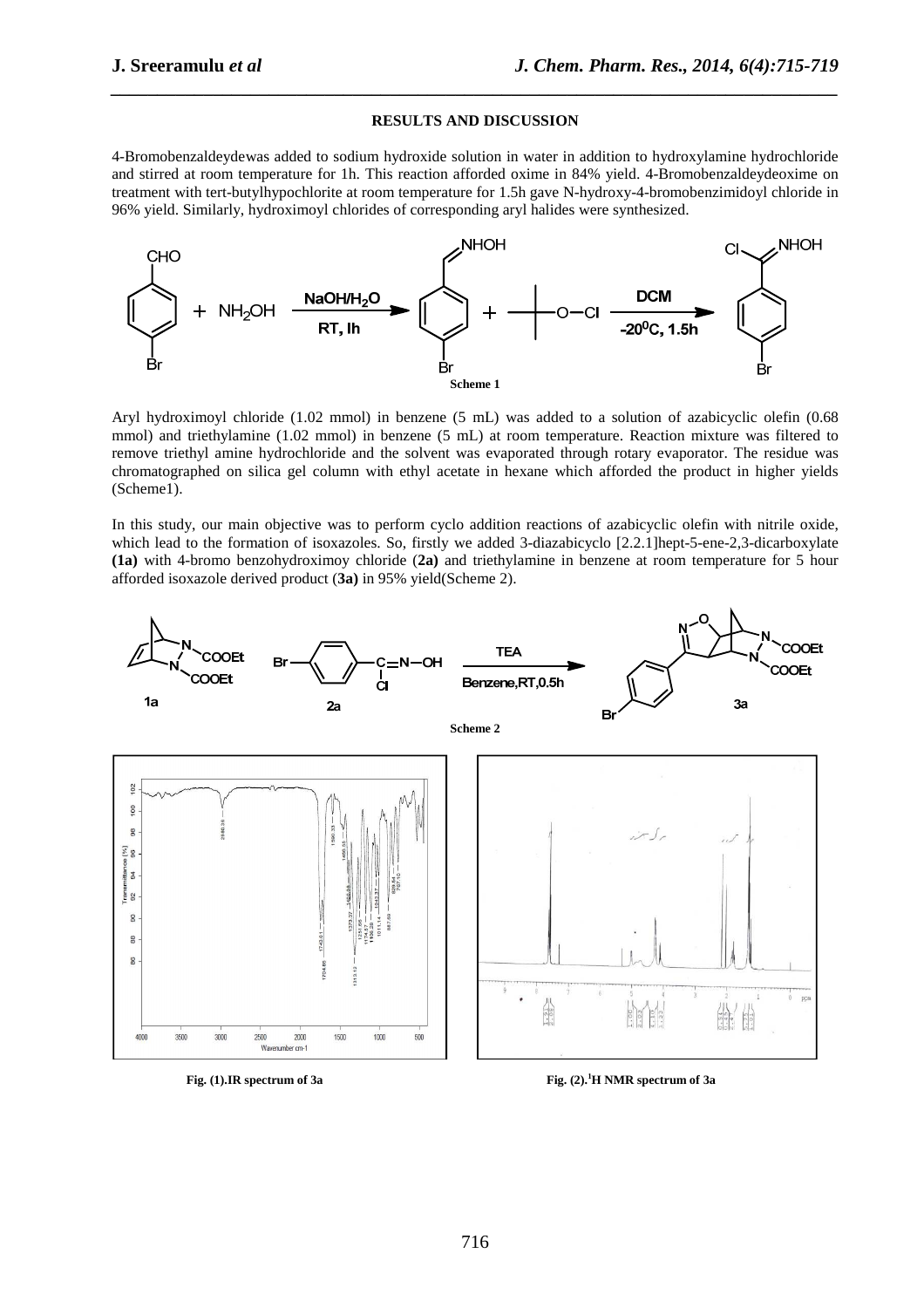

*\_\_\_\_\_\_\_\_\_\_\_\_\_\_\_\_\_\_\_\_\_\_\_\_\_\_\_\_\_\_\_\_\_\_\_\_\_\_\_\_\_\_\_\_\_\_\_\_\_\_\_\_\_\_\_\_\_\_\_\_\_\_\_\_\_\_\_\_\_\_\_\_\_\_\_\_\_\_*

**Fig.** (3).<sup>13</sup>C NMR spectrum of 3a **Fig.** (4). Mass spectrum of 3a

The IR spectrum of the compound **3a** showed the characteristic ester carbonyl absorption at 1743 and 1704 cm-1 (Fig. (1)). similarly, in the <sup>1</sup>HNMR spectrum, peaks in the region  $\delta$  7.63-7.56 ppm were assigned to the aromatic protons. The proton on the carbon attached to the oxygen resonated at  $\delta$  5.30ppm. The bridge head protons of bicyclic ring appeared at  $\delta$  5.02-4.72, the proton on the carbon which is attached benzylic carbon appeared at  $\delta$  4.14-4.08 ppm. The methylene protons of the bicyclic ring appeared at  $\delta$  1.85 to 1.77 ppm (Fig. (2)). In the <sup>13</sup>C NMR spectrum ester carbonyl carbons resonated at  $\delta$  154.50 and 153.82 ppm. The carbon attached to oxygen resonated at  $\delta$  83.55 ppm. All other signals in <sup>13</sup>C NMR spectra were in agreement with the proposed structure (Fig (3)). The structure assigned was further supported by low resolution mass spectral analysis which showed a molecular ion peak at m/z 437.04 (Fig. (4)). From, the above all analysis the structure of the compound (3a) is confirmed. Similarly the structures of the corresponding synthesized compounds are also assigned by the spectral analysis.

Generality of the methodology was proved by carrying out the reactions of different bicyclic alkenes with different Nitrile oxides the results are summarized in Table 1.The chemistry of the related formal diene adducts has been extensively investigated and utilized in many synthetic applications.<sup>19</sup>

#### **(3aS,4S,7R,7aR)-diethyl-3-(4-chlorophenyl)-3a,4,7,7a-tetrahydro-4,7-methanoisoxazolo[4,5-d]pyridazine-5,6 dicarboxylate(3a)**

Physical appearance of the compound is light yellow color which melting point of  $114^{\circ}C$ 

**IR (KBr):** 2980, 1743, 1704, 1590, 1456, 1400, 1373, 1313, 1251, 1174, 1106, 1043, 1011, 887, 829, 767 cm-1.; **<sup>1</sup>H NMR (500MHz, CDCl3):** δ = 7.63 – 7.62 (m, 2H), 7.60 -7.56 (m, 2H), 5.02 – 5.01 (m, 1H), 4.83 (S, 1H), 4.72 (S, 1H), 4.27 – 4.26 (m, 4H), 4.14-4.26 (m, 4H). 1.91-1.83 (m, 1H), 1.79 – 1.77 (m, 1H), 1.38-1.27 (m, 1H).; **<sup>13</sup>C NMR (125 MHz, CDCl3):** δ = 156.26, 154.50, 132.38, 128.15, 126.67, 125.67, 125.08, 83.55, 63.09, 61.30, 60.38, 55.80, 31.68, 30.92, 14.48, 14.44.; **MS (FAB**):  $m/z$  [M]<sup>+</sup>calc for C<sub>18</sub>H<sub>20</sub>BrN<sub>3</sub>O<sub>5</sub>: 437.06.; found 437.04.

#### **(3aS,4S,7R,7aR)-diethyl3-(5-bromo-2-methoxyphenyl)-3a.4,7,7a-tetrahydro-4,7-methanoisoxazolo[4,5** *d***]pyridazine-5,6-dicarboxylate(3b)**

Physical appearance of the compound is brown color which melting point of  $168^{\circ}$ C

**IR (KBr):** 2974, 1739, 1710, 1590, 1475, 1377, 1314, 1252, 1176, 1109, 1025, 897, 808, 766, 696,623 cm-1.; **<sup>1</sup>H NMR (500MHz, CDCl3):** δ = 7.87(S, 1 H), 7.49-7.46 (m, 1H), 6.86-6.84 (m,1H), 4.91 (S, 1 H), 4.70 (m, 2 H), 4.23 (m, 4 H), 4.12-4.08 (m, 1 H), 3.86 (S, 3 H), 1.81-1.79 (m, 1 H), 1.73-1.70 (m, 1 H), 1.32-1.22 (m, 6 H). ; **<sup>13</sup>C NMR (125MHz, CDCl3):** δ = 156.66, 155.80, 143.94, 139.02, 119.28, 117.76, 104.42, 99.09, 69.63, 48.08, 43.32, 42.35, 14.23.; **MS (FAB)**:  $m/z$  [M]<sup>+</sup>calc for . C<sub>19</sub>H<sub>22</sub>BrN<sub>3</sub>O<sub>6</sub>: 467.30; found 467.

#### **(3aS,4S,7R,7aR)-diisopropyl3-(4-Chloropheny)-3a.4,7,7a-tetrahydro-4,7-methanoisoxazolo[4,5-d]pyridazine-5,6-dicarboxylate(3c)**

Physical appearance of the compound is light yellow color which melting point of  $122^{\circ}$ C

**IR (KBr):** 2981, 1741, 1702, 1590, 1460, 1372, 1306, 1252, 1176, 1102, 888 cm-1 . **<sup>1</sup>H NMR (500MHz, CDCl3):** δ  $= 7.62$  (s, 2H), 7.58-7.56 (m, 2H), 5.01 (s, 3H), 4.87 (s, 1H), 4.70 (S, 1H), 4.13-4.05 (m, 1H), 1.81 (S, 1H), 1.76 –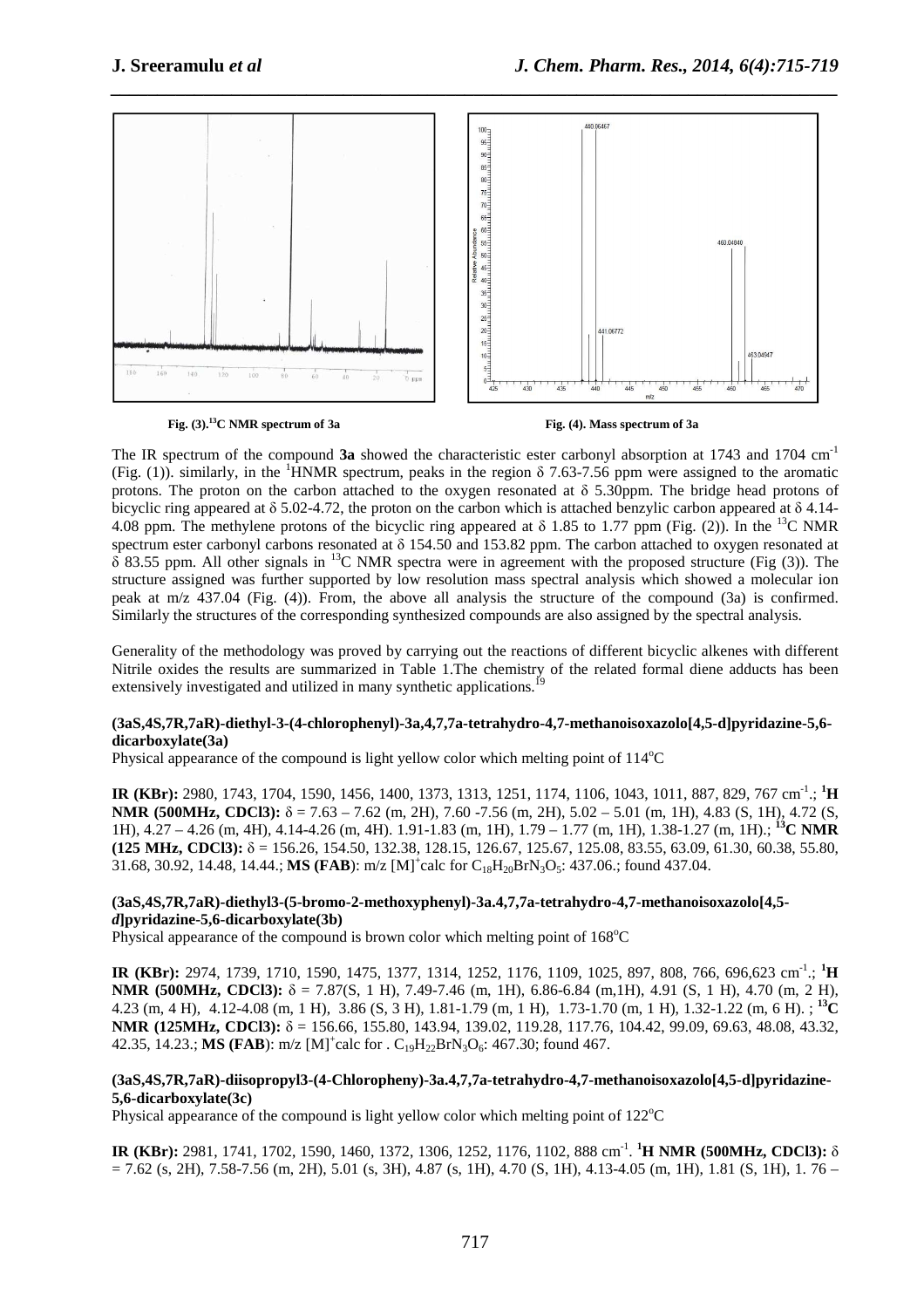1.74 (m, 1H), 1.31-1.30(m, 12H).; **<sup>13</sup>C NMR (125MHz, CDCl3):** δ =154.51, 132.33, 128.14, 126.74, 125.02, 83.57, 70.99, 61.20, 60.36, 56.42, 31.58, 30.91, 21.92.; **MS (FAB**): m/z [M]<sup>+</sup>calc for. C<sub>20</sub>H<sub>24</sub>BrN<sub>3</sub>O<sub>5</sub>: 465.09; found 465.07.

*\_\_\_\_\_\_\_\_\_\_\_\_\_\_\_\_\_\_\_\_\_\_\_\_\_\_\_\_\_\_\_\_\_\_\_\_\_\_\_\_\_\_\_\_\_\_\_\_\_\_\_\_\_\_\_\_\_\_\_\_\_\_\_\_\_\_\_\_\_\_\_\_\_\_\_\_\_\_*



|  |  |  |  |  | Table 1: Dipolar reactions with azabicyclic alkenes |  |
|--|--|--|--|--|-----------------------------------------------------|--|
|--|--|--|--|--|-----------------------------------------------------|--|

*Reaction conditions: alkene(1.0 equiv.), chloro oxime (0.7 equiv.), base (1.0 equiv.), solvent (5ml), at Room temperature, time 0.5h.*

#### **(3aS,4S,7R,7aR)-di-tert-butyl-3-(5-bromo-2-methoxyphenyl)-3a,4,7,7a-tetrahydro-4,7-methanoisoxazolo[4,5** *d***]pyridazine-5,6-dicarboxylate(3d)**

Physical appearance of the compound is light yellow color which melting point of  $196^{\circ}$ C

**IR (KBr):** 2977, 2935, 1737, 1701, 1592, 1482, 1365, 1329, 1247, 1145, 1045, 902, 853, 807, 767, 623 cm-1; **<sup>1</sup>H NMR (500MHz, CDCl3):** δ =7.61 (S, 1 H), 7.22-7.21 (m, 1 H), 6.61-6.59 (m, 1 H), 4.42 (S, 1 H), 4.34 (S, 1 H), 4.05 (S, 1 H), 3.87-3.83 (m, 1 H), 3.66 (m, 3 H), 1.50-1.47 (m, 1 H), 1.43- 1.42 (m, 1 H), 1.25-1.21 (m, 18 H).; **<sup>13</sup>C NMR (125MHz, CDCl3):** δ = 156.30, 153.82, 134.65, 132.13, 113.13, 113.16, 112.70, 112.67, 83.19, 82.17, 61.95, 61.23, 55.94, 31.46, 30.88, 28.05. ; **MS (FAB**): m/z [M]<sup>+</sup>calc for . C<sub>23</sub>H<sub>30</sub>BrN<sub>3</sub>O<sub>6</sub>: 523.13; found 523.12.

#### **(3aS,4S,7R,7aR)-di-tert-butyl,3-(naphthalene-1-yl)-3a,4,7,7a-tetrahydro-4,7-methanoisoxazolo[4,5** *d***]pyridazine-5,6-dicarboxylate(3e)**

Physical appearance of the compound is light brown color which melting point of  $127^{\circ}$ C

**IR (KBr):** 2977, 2928, 1733, 1702, 1456, 1364, 1324, 1250, 1150, 1105, 1044, 998, 964, 900, 857, 820, 756 cm-1; **<sup>1</sup>H NMR (500MHz, CDCl3):** δ = 7.97 (S, 1 H), 7.86-7.85 (m, 1 H), 7.76-7.74 (S, 3 H), 7.45-7.43 (m, 2 H), 4.96 (S, 1 H), 4.7 (S, 1 H), 4.67 (S, 1 H), 4.10-4.01 (m, 1 H), 1.87 (S, 1 H), 1.66 (S, 1 H), 1.43 (S, 1 H).; **<sup>13</sup>C NMR (125MHz, CDCl3):** δ = 156.62, 155.45, 134.13, 133.02, 128.95, 128.32, 127.88, 127.51, 126.96, 122.56, 123.48, 82.47, 62.57, 61.32, 57.00, 31.72, 30.91, 29.68.; **MS (FAB**): m/z [M]<sup>+</sup>calc for . C<sub>26</sub>H<sub>31</sub>BrN<sub>3</sub>O<sub>5</sub>: 465.23; found 465.21.